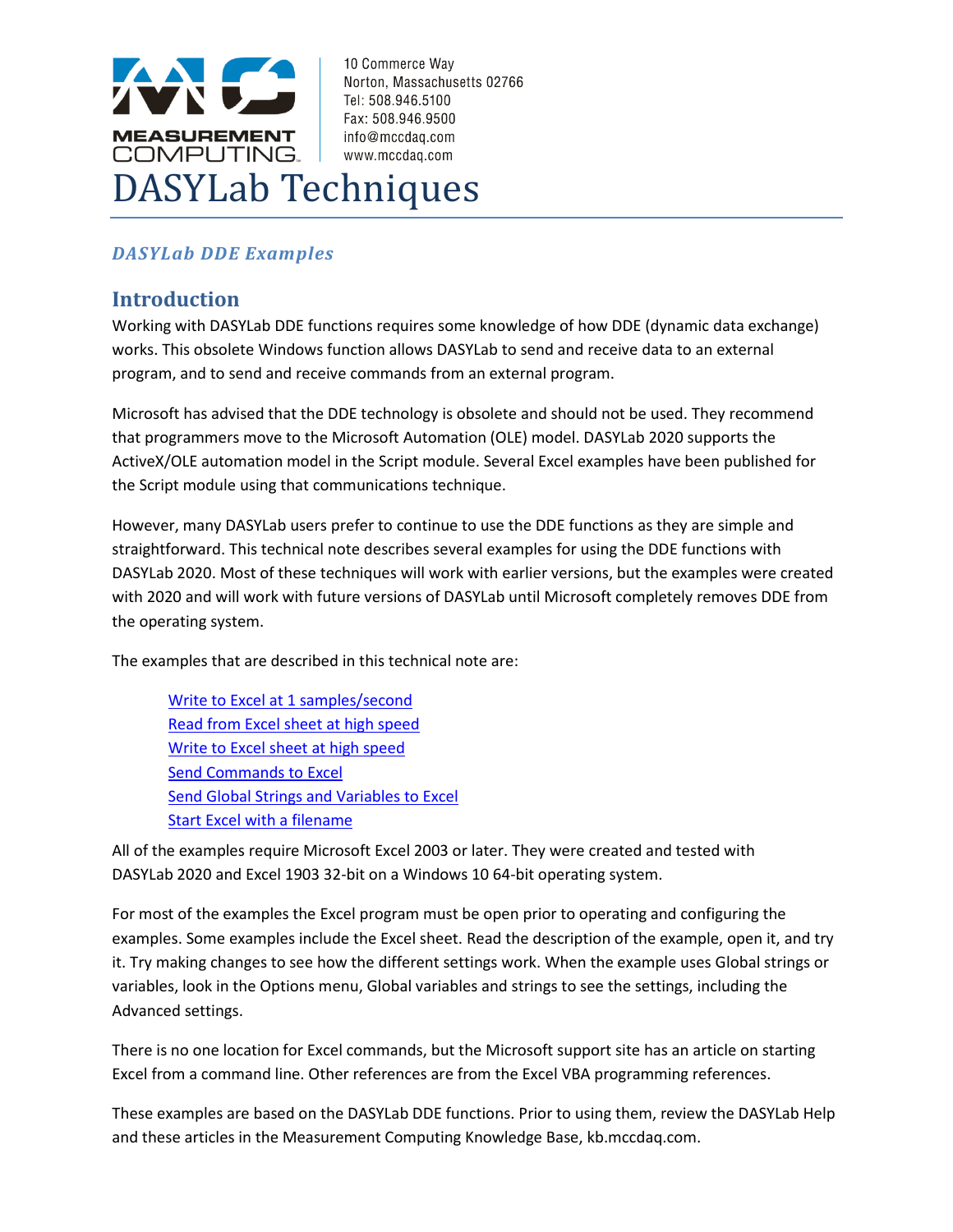DDE in DASYLab [writing to Excel](http://kb.mccdaq.com/KnowledgebaseArticle50218.aspx?Keywords=dasylab+dde) [Transferring Text from](http://kb.mccdaq.com/KnowledgebaseArticle50307.aspx?Keywords=dasylab+dde) DASYLab to Microsoft Excel Using DASYLab [to Read Data from Microsoft Excel](http://kb.mccdaq.com/KnowledgebaseArticle50312.aspx?Keywords=dasylab+dde)

The DASYLab Help includes both the help for the DDE functions and the DDE Input and Output modules. There is a complete example shown in the Procedures section of the Help.

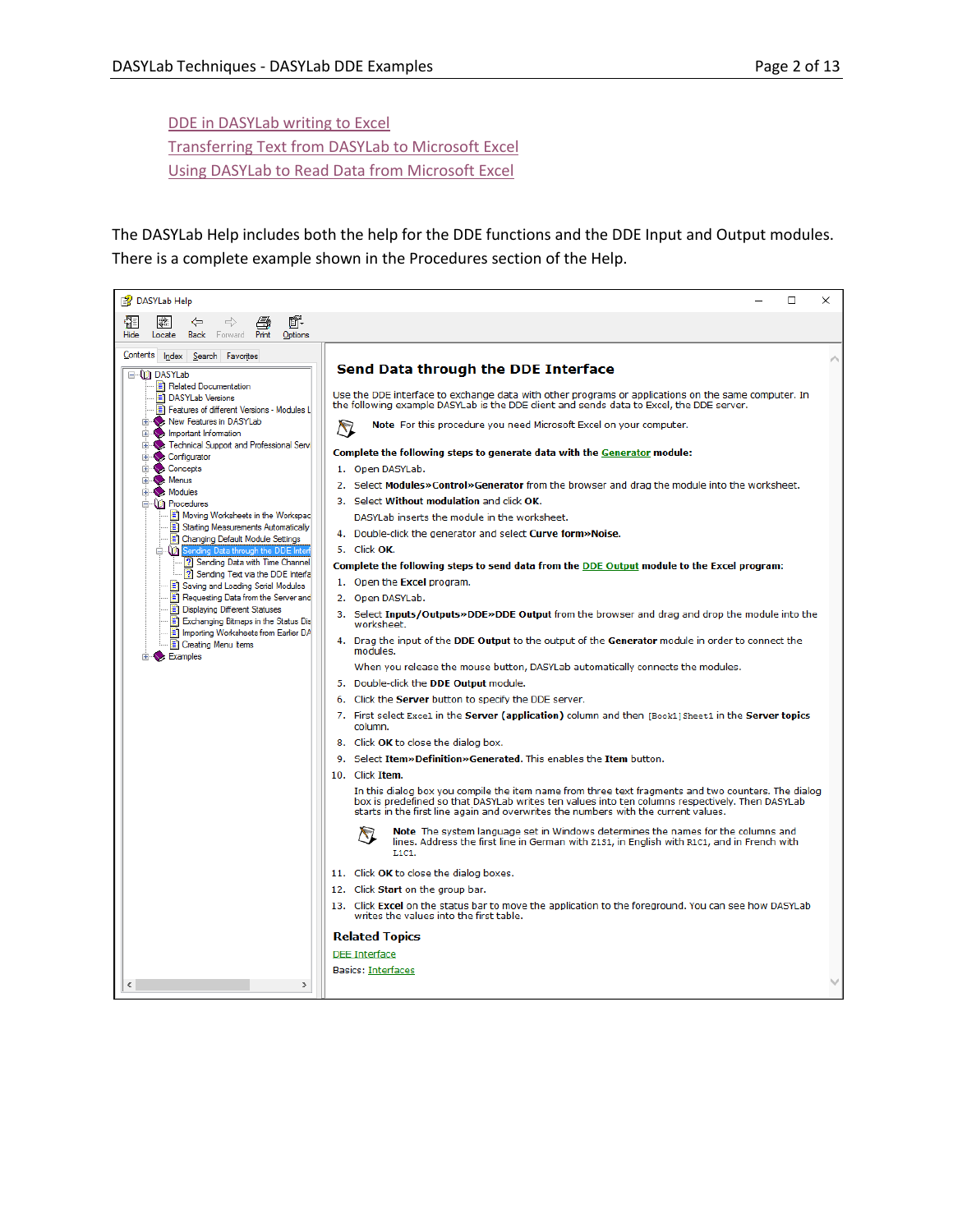The DDE module help provides some overview information, as well as module specific help.

| 图 DASYLab Help                                                                                                                           | П                                                                                                                                                                                                                                                                                                                                                                                                                                                                                     | $\times$ |
|------------------------------------------------------------------------------------------------------------------------------------------|---------------------------------------------------------------------------------------------------------------------------------------------------------------------------------------------------------------------------------------------------------------------------------------------------------------------------------------------------------------------------------------------------------------------------------------------------------------------------------------|----------|
| Ũ.<br>₩<br>鬊<br>⇦<br>$\Rightarrow$<br><b>Back</b> Forward <b>Print</b><br>Hide<br>Options<br>Locate                                      |                                                                                                                                                                                                                                                                                                                                                                                                                                                                                       |          |
| Contents Index Search Favorites<br>⊟ <b>MD</b> DASYLab<br>$\hat{\phantom{a}}$                                                            | <b>DDE Interface (Dynamic Data Exchange)</b>                                                                                                                                                                                                                                                                                                                                                                                                                                          |          |
| Related Documentation<br>DASYLab Versions                                                                                                | Display all Hide all                                                                                                                                                                                                                                                                                                                                                                                                                                                                  |          |
| Features of different Versions - Moduli<br>New Features in DASYLab<br>E Important Information<br>Technical Support and Professional S    | You can use the DDE interface (Dynamic Data Exchange) to exchange data with other applications that<br>run parallel on the same computer. DASYLab can request data as a DDE client, or as a DDE server, can<br>provide data and execute commands. You can use the module DDE-Input and the module DEE-Output<br>as a client or as a server.                                                                                                                                           |          |
| <b>Elles Configurator</b>                                                                                                                | DASYLab can exchange data with applications on other computers via Net-DDE.                                                                                                                                                                                                                                                                                                                                                                                                           |          |
| El-Concepts<br>El-S <sub>2</sub> Menus                                                                                                   | A typical sequence of a DDE-communication looks like this:                                                                                                                                                                                                                                                                                                                                                                                                                            |          |
| <b>⊟ UD</b> Modules<br>E Vising and Configuring Modules                                                                                  | 1. The DDE-client initiates a DDE-communication by setting up the connection to the server. The DDE-<br>server confirms the set-up of the DDE-connection.                                                                                                                                                                                                                                                                                                                             |          |
| in City Inputs and Outputs                                                                                                               | 2. The applications exchange data.                                                                                                                                                                                                                                                                                                                                                                                                                                                    |          |
| <b>Ei</b> Driver<br><b>ODDE</b>                                                                                                          | 3. The client or the server ends the DDE-communication.                                                                                                                                                                                                                                                                                                                                                                                                                               |          |
| <b>E</b> DDE Input                                                                                                                       | <b>Communication Types</b>                                                                                                                                                                                                                                                                                                                                                                                                                                                            |          |
| El- <b>DDE Output</b><br>DDE Server<br>Generate DDE-Item                                                                                 | As a DDE client DASYLab can specify the communication type: Cold Link, Hot Link, and Warm Link. As a<br>DDE server DASYLab supports only the communication type DDE Poke.                                                                                                                                                                                                                                                                                                             |          |
| $\overline{H}$ RS232<br><b>El-</b> Com                                                                                                   | • Cold Link, DDE-Request - One-off data reception after one-off request by the client. Show<br>explanations                                                                                                                                                                                                                                                                                                                                                                           |          |
| 由 IEEE488<br>E Modbus                                                                                                                    | • Hot Link, DDE-Advise - Continuous data reception after one-off request by the client. Show<br>explanations                                                                                                                                                                                                                                                                                                                                                                          |          |
| <b>E</b> OPC-DA Client<br><b>2</b> MCC Driver for DASYLab<br>? Viewing MCC Driver Information                                            | • Warm Link, DDE-Advise - Continuous reception of messages after a one-off request from the<br>client. ▶ Show explanations                                                                                                                                                                                                                                                                                                                                                            |          |
| <b>EDIRECT MCC Hardware Setup</b>                                                                                                        | • DDE-Poke - The client transfers data to the server. I Show explanations                                                                                                                                                                                                                                                                                                                                                                                                             |          |
| ? MCC Device Measurement Si<br>? Updating a Worksheet after C                                                                            | <b>DASYLab Executes Commands as DDE Server</b>                                                                                                                                                                                                                                                                                                                                                                                                                                        |          |
| <b>EDISTING MCC DASYLab Modules</b><br><b>ON</b><br><b>Ellisty</b> : Trigger Functions<br><b>E</b> Mathematics<br>El Statistics          | Applications can use the DDE interface to exchange data with DASYLab and to send commands to<br>DASYLab. DASYLab executes as DDE server commands to load data and to start a measurement. A Visual<br>Basic application could control the communication as DDE client. The DDE communication starts via the<br>application name and the topic, and the item returns the command. The following table lists the<br>commands that can send applications to DASYLab. ▶ Show explanations |          |
| El-Sa Signal Analysis                                                                                                                    | <b>Net-DDE</b>                                                                                                                                                                                                                                                                                                                                                                                                                                                                        |          |
| <b>Ellis Control</b><br><b>E</b> Display<br><b>E</b> Serve Files                                                                         | You can use the DDE interface to exchange data with an application that is running on a different<br>computer.                                                                                                                                                                                                                                                                                                                                                                        |          |
| Data Reduction<br><b>A</b> Network                                                                                                       | Note Net-DDE is no longer supported by Windows 8, Windows 7, Windows Vista, and Windows<br>/ 7<br>Server 2008.                                                                                                                                                                                                                                                                                                                                                                        |          |
| E Special<br><b>E-Strandard Add-On Modules</b><br><b>Procedures</b><br>Moving Worksheets in the Works<br>Starting Measurements Automatic | To do so, install DDE shares on the server side. These shares give other applications, for example Excel,<br>the right to request data from the external DDE server. Enter the shares in the system file SYSTEM. INI as<br>[DDEShares]. After the computer restart, the DDE client, for example, Excel, can log on. ▶ Show<br>explanations                                                                                                                                            |          |
| Changing Default Module Setting:                                                                                                         | <b>Related Topics</b>                                                                                                                                                                                                                                                                                                                                                                                                                                                                 |          |
| in (ii) Sending Data through the DDE Ir<br>? Sending Data with Time Char                                                                 | Module Group Inputs/Outputs                                                                                                                                                                                                                                                                                                                                                                                                                                                           |          |
| ? Sending Text via the DDE Int                                                                                                           | <b>Basics: Interfaces</b>                                                                                                                                                                                                                                                                                                                                                                                                                                                             |          |
| Saving and Loading Serial Module<br>Requesting Data from the Server                                                                      |                                                                                                                                                                                                                                                                                                                                                                                                                                                                                       |          |
| Displaying Different Statuses                                                                                                            |                                                                                                                                                                                                                                                                                                                                                                                                                                                                                       |          |
| ⋖∥<br>$\rightarrow$                                                                                                                      |                                                                                                                                                                                                                                                                                                                                                                                                                                                                                       |          |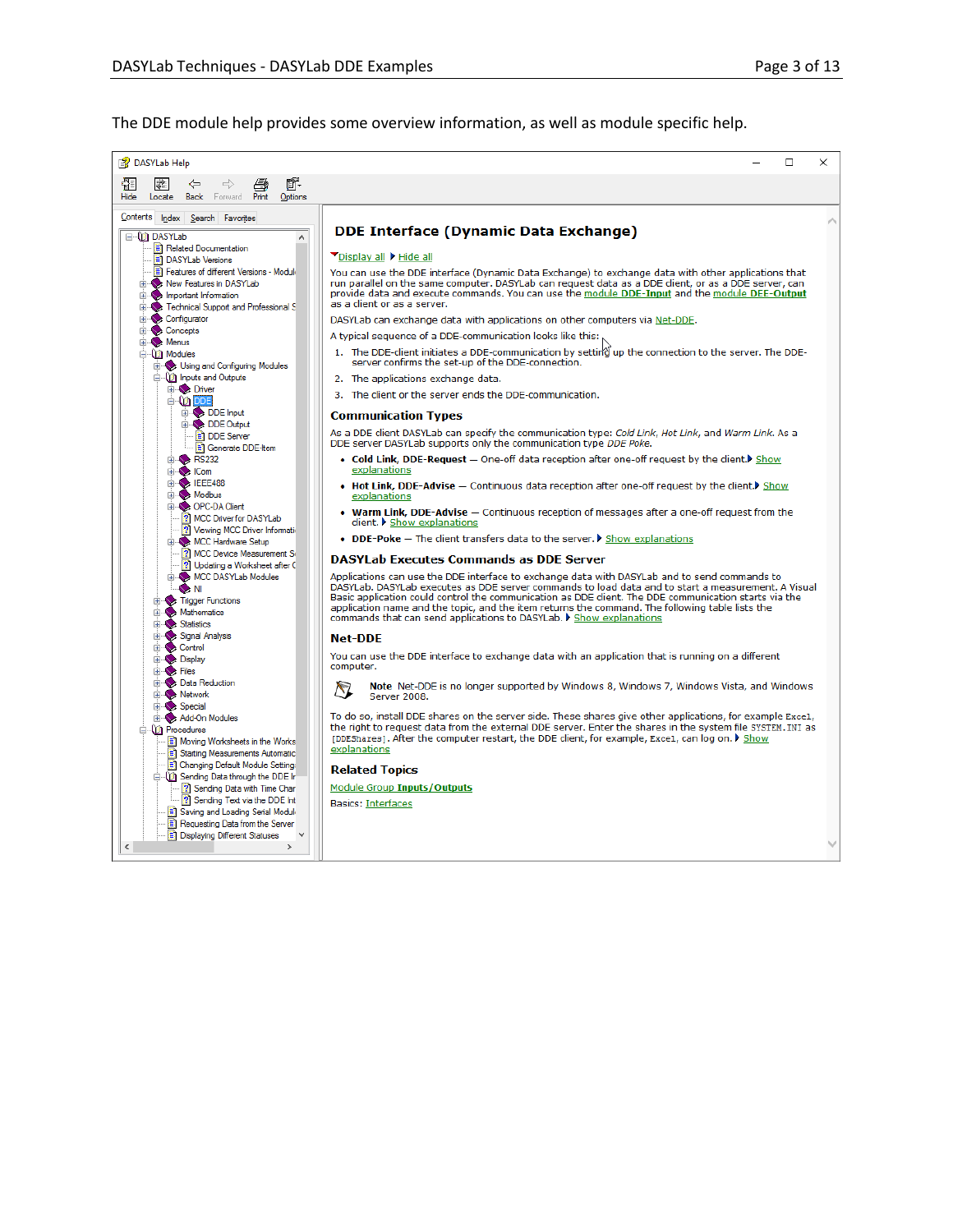# **Examples**

The following examples can be found at [ftp://ftp.mccdaq.com/downloads/example\\_programs/DASYLab\\_App\\_and\\_App\\_Notes/](ftp://ftp.mccdaq.com/downloads/example_programs/DASYLab_App_and_App_Notes/)

# <span id="page-3-0"></span>*Write to Excel at 1 samples/second*

DASYLab 2020 Write to DDE 1s-second.dsb

This worksheet is the straightforward example for writing to Excel. It stores two columns of data, row by row. Column 1 ("A") is the time, and Column 2 ("B") is the data value. Each DDE Output module can write up to 16 columns. Use more than one module for additional channels.





To set this up, create the Input/Output -> DDE -> DDE Output module.

Configure the module to use Excel as the Server. Do this by clicking on the Server Button.

| <b>DDE Output</b>     |                                    |                                                                                             | X           |
|-----------------------|------------------------------------|---------------------------------------------------------------------------------------------|-------------|
| Module name:          | DDE Output00                       | Short description:                                                                          |             |
| $\mathbf{0}$          | 5<br>$\overline{2}$<br>3<br>4<br>1 | 6<br>8<br>9<br>10<br>11<br>13<br>14 15<br>7<br>12 <sup>2</sup><br>, , , , , , , , , , , , , | DI          |
| Channel name:         | DDE Output 0                       |                                                                                             | <b>OK</b>   |
| Unit:                 | #0                                 |                                                                                             | Cancel      |
| <b>DDE</b> Connection |                                    | <b>Item</b>                                                                                 | Help        |
| Client                | Server                             | Name:                                                                                       |             |
| Application:          | DDEPLC.                            | Use:                                                                                        |             |
| Topic:                | <b>DEFAULT</b>                     | 1 item for all channels                                                                     | Server      |
| DDE link:             | Poke                               | $\bigcirc$ 1 item per channel                                                               |             |
|                       |                                    | Definition:                                                                                 | Item        |
|                       |                                    | <b>◎</b> Fixed                                                                              | Format      |
|                       |                                    | ◯ Generated                                                                                 | Copy inputs |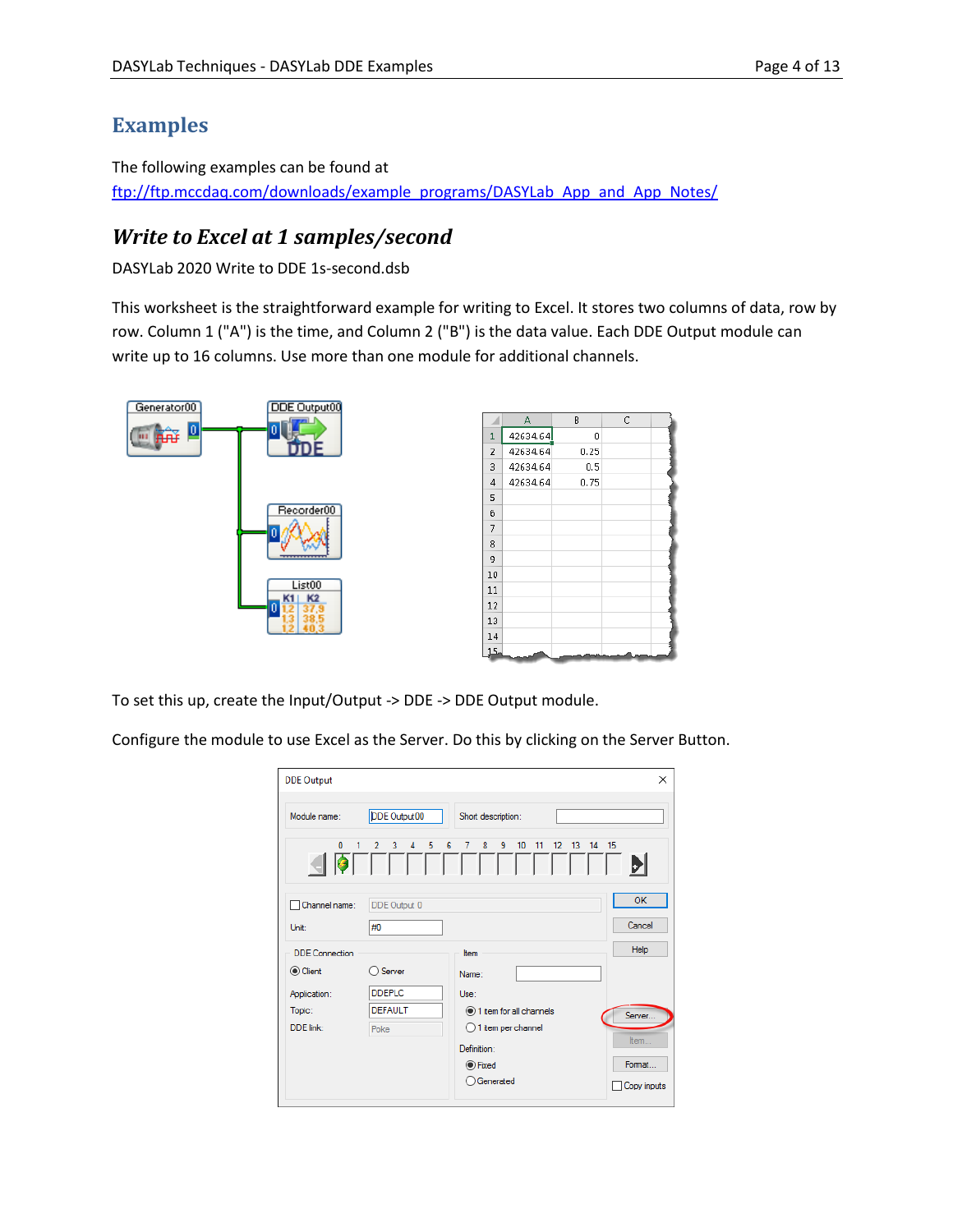In the Browse DDE Server dialog, select Excel (it must be open), and then select the sheet. I have chosen to use a new workbook with the default names.

| <b>Browse DDE Server</b>                                      |                                                        |                    | $\mathbf{x}$                |
|---------------------------------------------------------------|--------------------------------------------------------|--------------------|-----------------------------|
| Server (applications)<br>Excel<br>Excel<br>PROGMAN<br>WinWord | Server topics<br>[Book1]Sheet1<br>Ŀŀ.<br>[Book1]Sheet1 | Topic items (name) | 0K<br>Cancel<br><b>Help</b> |

Next, select Generated for the definition field. This setting allows you to create a variable item name.

| <b>DDE Output</b>     |                                    |                                           | $\Sigma$    |
|-----------------------|------------------------------------|-------------------------------------------|-------------|
| Module name:          | DDE Output00                       | Short description:                        |             |
| 0<br>1                | 3<br>$\overline{2}$<br>4<br>5<br>6 | 9<br>7<br>8<br>10<br>11<br>12<br>13<br>14 | 15          |
| Channel name:         | Generator 0                        |                                           | OK          |
| Unit:                 | #0                                 |                                           | Cancel      |
| <b>DDE</b> Connection |                                    | Item                                      | <b>Help</b> |
| ◉ Client              | Server                             | R1C1:C2<br>Name:                          |             |
| Application:          | Excel                              | Use:                                      |             |
| Topic:                | [Book1]Sheet1                      | 1 item for all channels                   | Server      |
| DDE link:             | Poke                               | 1 item per channel<br>⊙                   |             |
|                       |                                    | Definition:                               | Item        |
|                       |                                    | Fixed<br>m                                | Format      |
|                       |                                    | <b>O</b> Generated                        | Copy inputs |

Click on the Item... button. To save two columns of data, row by row, enter the following

#### Text part A: R

Counter 1: Start value 1, Increment by 1, Increment after 1, no restart.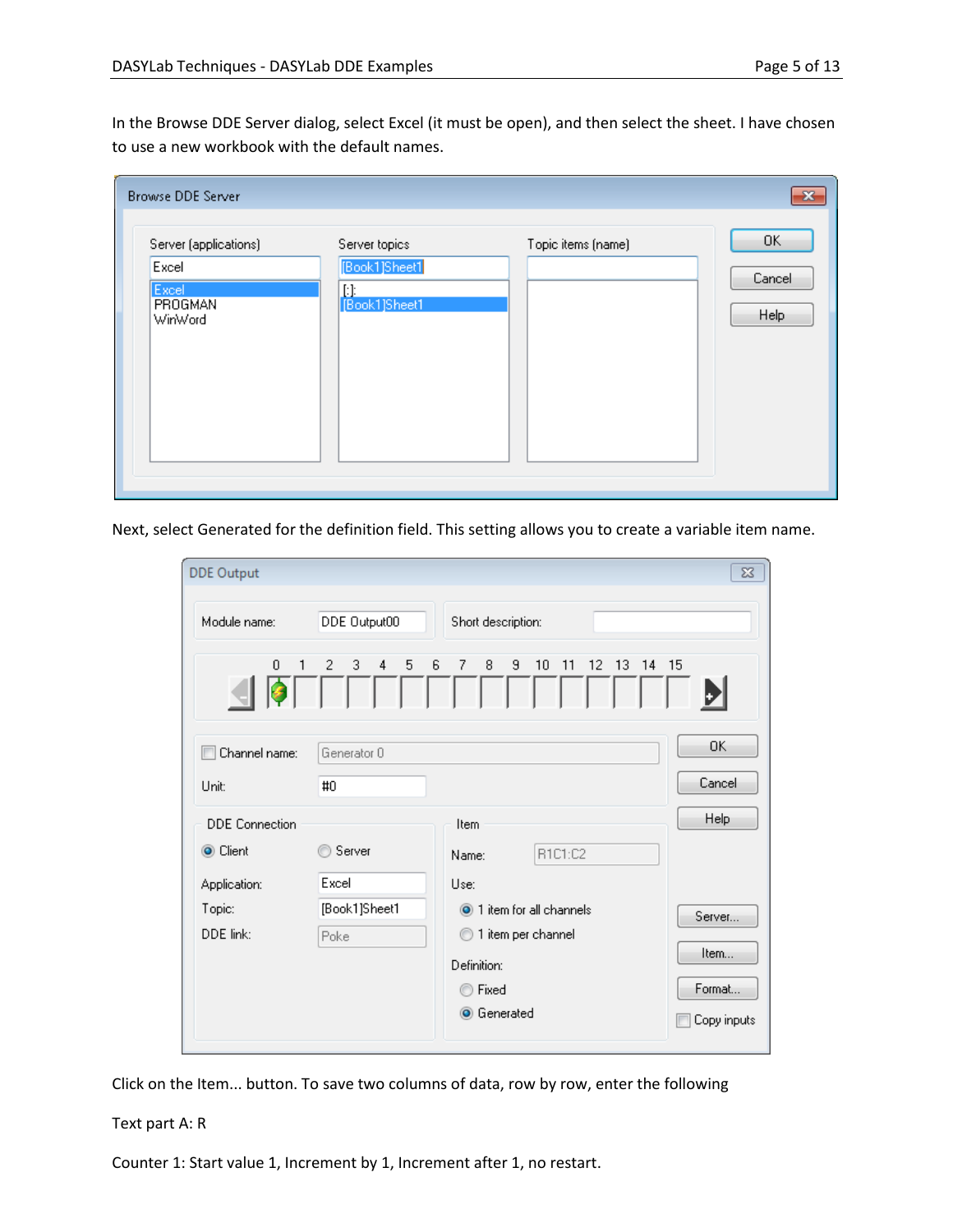#### Text part B: C1:C2

| Generate DDE Item                                         |                                                                                                                                                      |                                      |                                                                                                                                          |             | $\overline{\mathbf{x}}$     |
|-----------------------------------------------------------|------------------------------------------------------------------------------------------------------------------------------------------------------|--------------------------------------|------------------------------------------------------------------------------------------------------------------------------------------|-------------|-----------------------------|
| Parts of item 0<br>$\blacktriangledown$ Text part A<br>B. | <b>V</b> Counter 1<br>Start value<br>Increment by:<br>Increment after:<br>Restart after:<br>$\overline{\phantom{a}}$<br>Restart at:<br>$\sim$ $\sim$ | $\triangledown$ Text part B<br>C1:C2 | Counter 2<br>Start value:<br>.<br>Increment by:<br>$\cdots$<br>Increment after:<br>Restart after:<br>$\sim$ $\sim$<br>Restart at:<br>. . | Text part C | 0K<br>Cancel<br><b>Help</b> |
| Item preview<br>Block number:<br>Item name:               | 1<br>R1C1:C2                                                                                                                                         | $\left  \cdot \right $               |                                                                                                                                          |             |                             |

These settings will create a valid Excel cell location, R1C1:C2, which would look like A1:B1 in normal Excel notation. DASYLab cannot easily iterate on the A1:B1 notation, but can easily iterate on the Row/column notation, R1C1.

To include time, click Ok to close the Item properties, and click on the Format... button on the main DDE Output properties dialog box.

Check the Time channel setting to select Real time. This will put the current clock time into the first column. If you only want the Measurement time, select that to store the number of seconds since the start of measurement.

| DDE Output: Format                             |                         |        |
|------------------------------------------------|-------------------------|--------|
| Sort by<br>◉ Columns                           | Rows                    | OK     |
| Time channel                                   |                         | Cancel |
| <b>V</b> Create time channel<br>◉ Real time    | Measurement time        | Help   |
| Separator<br>Separator:                        |                         |        |
| Space                                          | Semicolon               |        |
| ◉ Tab                                          | CR LF                   |        |
| Final character (column/row):                  | $\triangledown$ CR LF   |        |
| Decimal separator<br>Dot<br>Comma<br>Decimals: | ◉ Operating system<br>2 |        |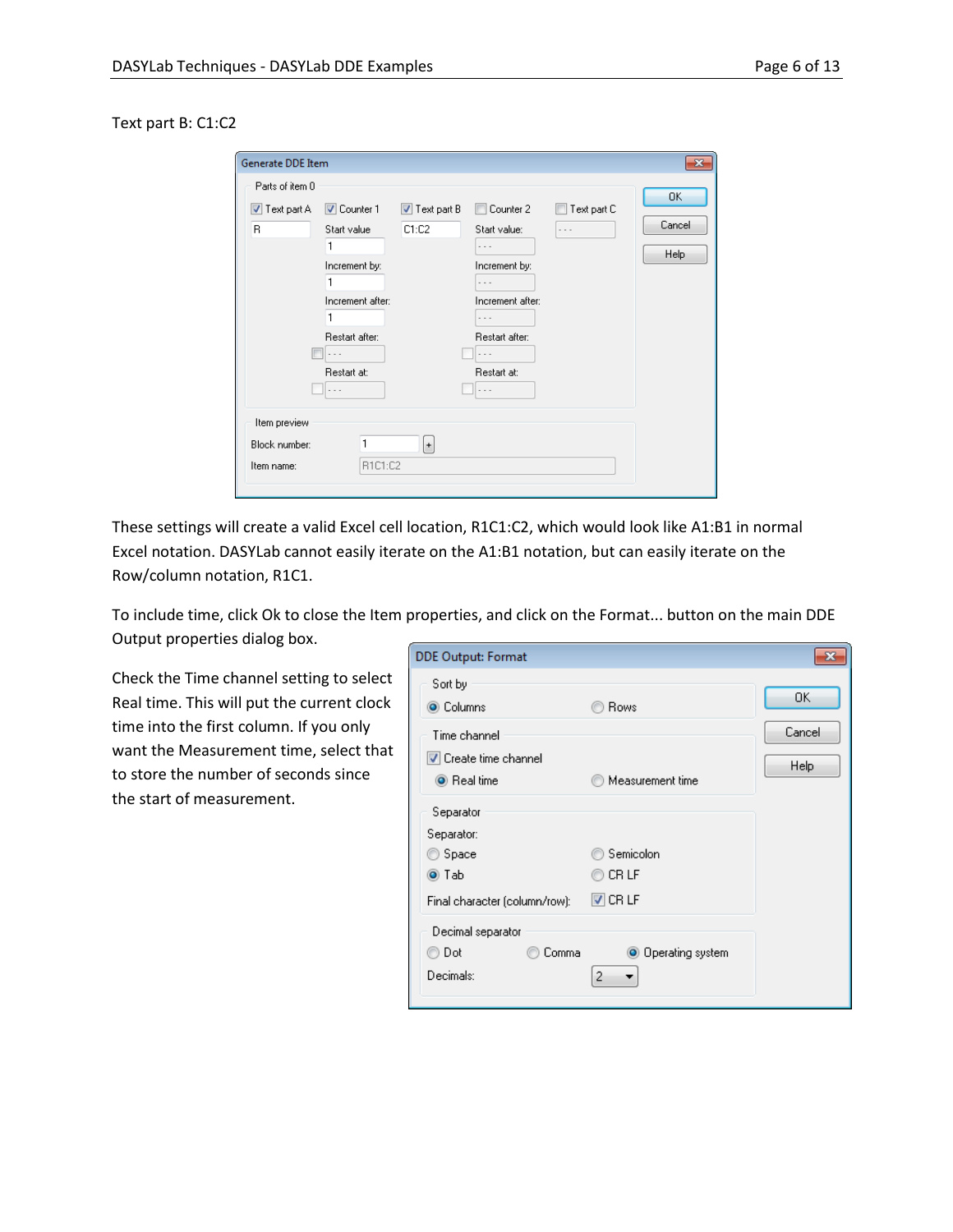Click OK to close both dialog boxes. Make sure that the worksheet is wired, and that the sample rate is slow (1 sample/second). Start the measurement, and observe the data being stored.

Note that the time value stored in the Excel sheet is a number, not a date or time. You will need to format the entire column to use a date/time format. The value does include the date, so you will need to use a custom Excel format to show both date and time with seconds. The format mm/dd/yyyy hh:mm:ss will yield a complete date - 01/06/2015 08:28:03 using a 24 hour clock.



DDE to Excel does have a major limitation:

- it will always start at the beginning, possibly overwriting your data.
- You must remember to save the worksheet by a new name, and reopen the original worksheet when storing new data.

See the example below to send commands to Excel to automatically save the Excel sheet, or see the example Script that is posted at the kb.mccdaq.com to use a Script module to open your Excel sheet before the measurement starts. The example includes a module that you can import and use without understanding the Script module.

Searc[h kb.mccdaq.com](file:///C:/Users/cjbutler/Documents/DASYLab/Technical%20Notes/Published/2015-01%20DDE%20Examples%20Technical%20note/kb.mccdaq.com) for DASYLab+DDE+Script or click on this link <http://kb.mccdaq.com/KnowledgebaseArticle50492.aspx>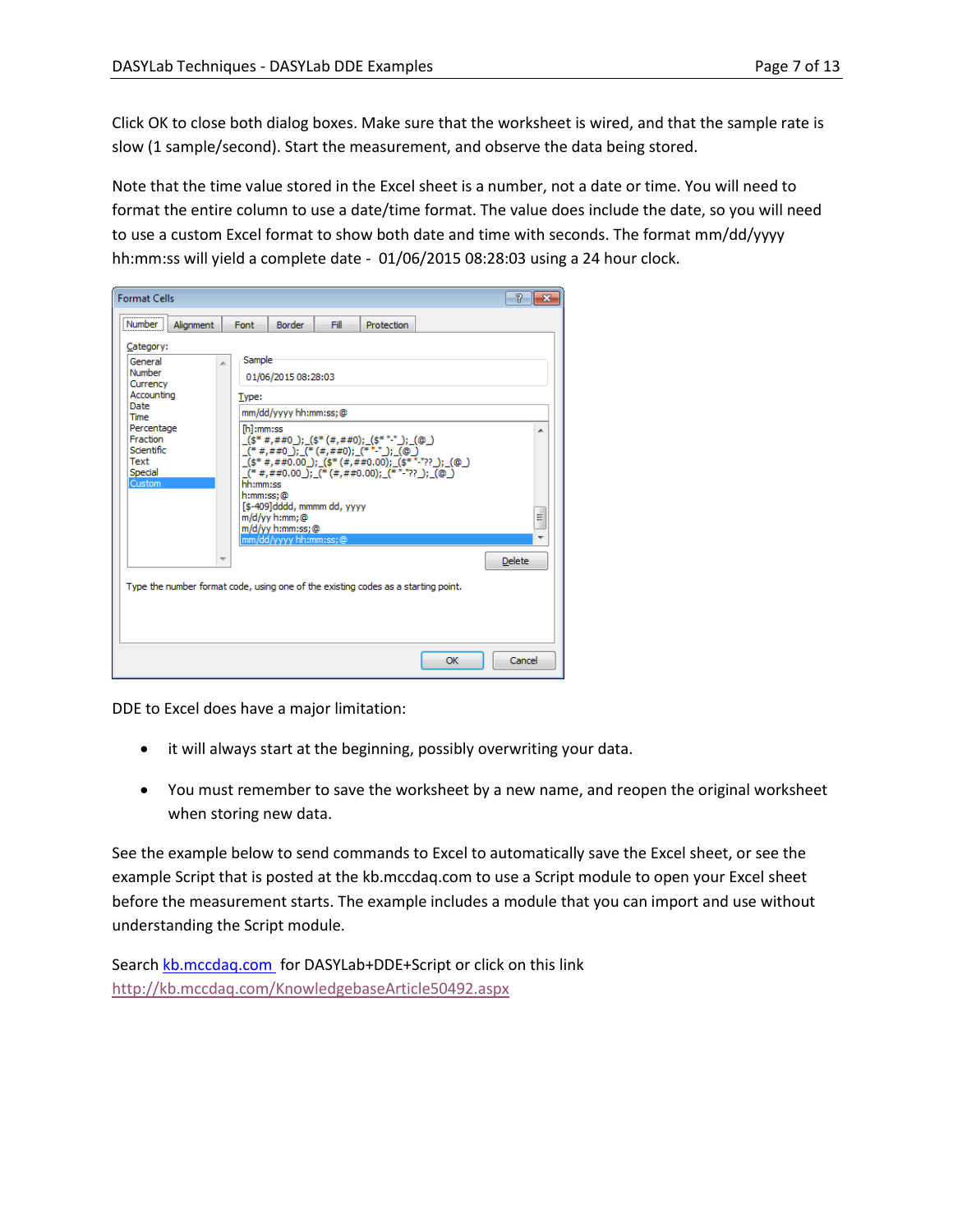# <span id="page-7-0"></span>*Read from Excel sheet at high speed*

#### **DASYLab 2020 DDE Input 1000s-s 100b.dsb**

This worksheet is configured to read from an Excel sheet at 1000 samples/second with a block size of 100. Treats DDE file as a table, where the row is the data. Uses DDE Cold Link to read at specified rate.

The DDE Input module uses a generated item list to read from Excel in blocks of 100. By using a large range, rather than reading one cell at a time, DASYLab can acquire the data from Excel at an effective sample rate of 1000 samples/second.



The DDE connection is a "Cold Link", so that DASYLab can control the timing of the read.

The DDE Input item generation is configured to read in blocks of 100.

| DDE connection                                             |                               | Item.                                           |                                                                                                                                                                                                                                                                            |                      |
|------------------------------------------------------------|-------------------------------|-------------------------------------------------|----------------------------------------------------------------------------------------------------------------------------------------------------------------------------------------------------------------------------------------------------------------------------|----------------------|
| C Client                                                   | ◎ Server                      | R2C1:R101C3<br>Name:                            |                                                                                                                                                                                                                                                                            |                      |
| Application:                                               | Excel                         | Use:                                            |                                                                                                                                                                                                                                                                            |                      |
| Topic:                                                     | [DDEBigExample.xl]            | 1 item for all channels                         |                                                                                                                                                                                                                                                                            |                      |
| DDE link:                                                  |                               | 1 item per channel<br>$\circ$                   | <b>Generate DDE Item</b><br>Parts of item 0-2                                                                                                                                                                                                                              | $\mathbb{R}$         |
| ◯ Hot Link<br>O Cold Link<br>$\sqrt{}$ Repeat data request | Warm Link<br>⊙<br>◯ Poke-Link | Definition:<br>Fixed<br>⊙<br><b>O</b> Generated | <b>V</b> Counter 1<br>Counter 2<br>$\triangledown$ Text part B<br>Text part C<br>Text part A<br>C <sub>3</sub><br>R<br>C1:R<br>Start value<br>Start value<br>$\overline{2}$<br>101<br>Increment by:<br>Increment by:<br>100<br>100<br>Increment after:<br>Increment after: | OK<br>Cancel<br>Help |
| Time interval [s]:                                         | 0.10                          |                                                 |                                                                                                                                                                                                                                                                            |                      |
|                                                            |                               |                                                 | Restart after:<br>Restart after:<br>41.<br>$- - -$                                                                                                                                                                                                                         |                      |
|                                                            |                               |                                                 | Restart at:<br>Restart at:<br>$\Box \cdots$<br>                                                                                                                                                                                                                            |                      |
|                                                            |                               |                                                 | Item preview                                                                                                                                                                                                                                                               |                      |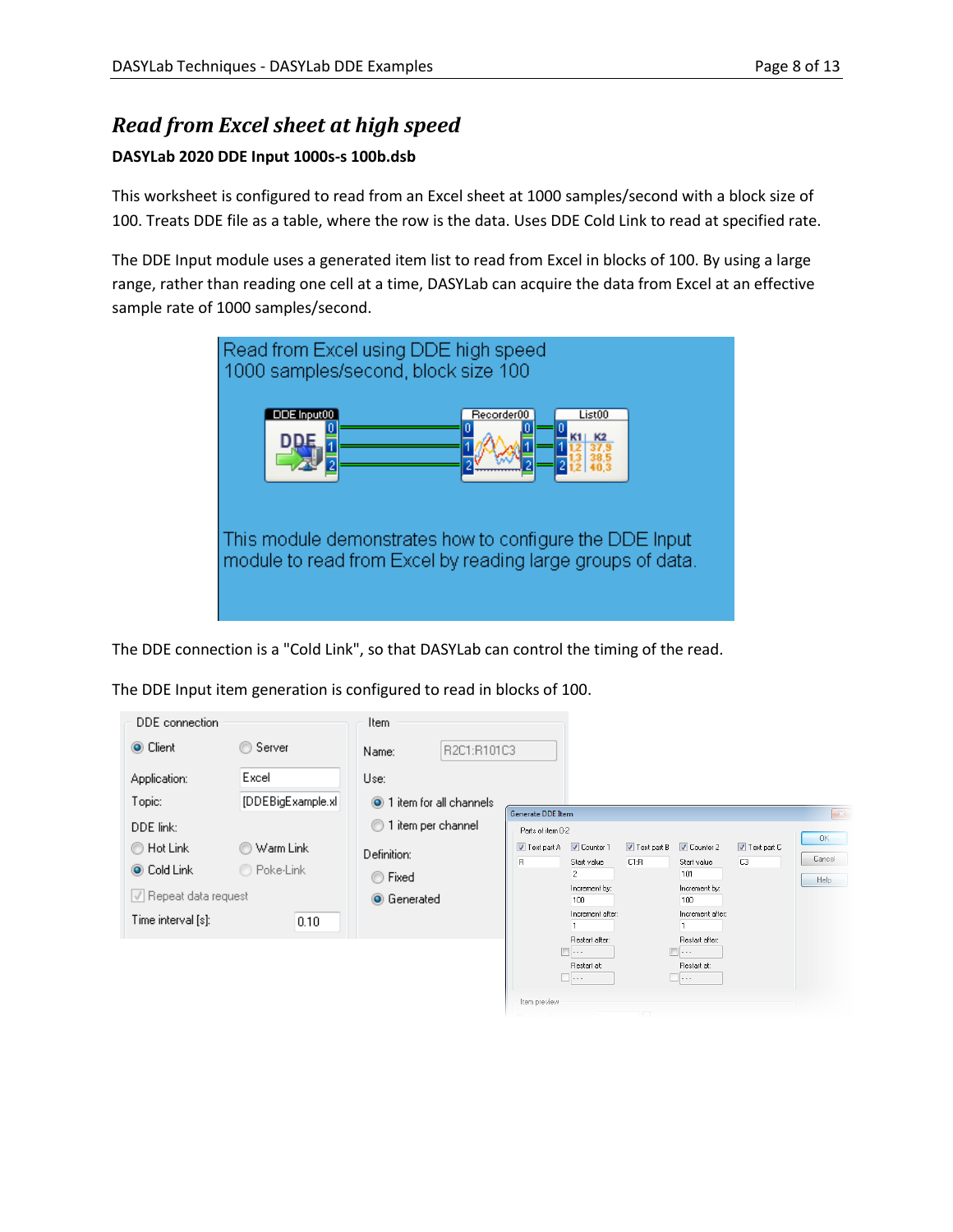# <span id="page-8-0"></span>*Write to Excel sheet at high speed*

#### **DASYLab 2020 BigDDE.dsb**

This worksheet is configured to write to DDE in blocks of 4096, writing the entire block as 4096 rows. The sample rate is 11.025Ks/sec (using the Sound card driver) with a block size of 4096.

Ensure that you have created an Excel sheet that is not saved in Compatibility mode . The Excel Compatibility mode limits the sheet to 65K rows. The maximum worksheet size for a current version of Microsoft Excel is 1,048,576 rows by 16,384 columns. 1

| Write Excel using DDE high speed                                                   |
|------------------------------------------------------------------------------------|
| <b>DDE Output00</b><br>Generator00                                                 |
| Y/t Chart00                                                                        |
| Generator module sends data to DDE at 11,025 samples/second,<br>in blocks of 4096. |
| The DDE Input module is configured to write at high speed.                         |

Configure the DDE Output module to write to the selected sheet. DASYLab will start with the beginning of the range each time, and will overwrite existing data.

This example works because the item generation creates a large Excel range for DASYLab to write into.

| Generate DDE Item                            |                                                                                                                              |                                     |                                                                                                                                                                   |                   | $\mathbf{x}$                       |
|----------------------------------------------|------------------------------------------------------------------------------------------------------------------------------|-------------------------------------|-------------------------------------------------------------------------------------------------------------------------------------------------------------------|-------------------|------------------------------------|
| Parts of item 0<br><b>√</b> Text part A<br>B | V Counter 1<br>Start value<br>1<br>Increment by:<br>4096<br>Increment after:<br>1<br>Restart after:<br>.<br>Restart at:<br>. | $\triangledown$ Text part B<br>C1:R | <b>√</b> Counter 2<br>Start value:<br>4096<br>Increment by:<br>4096<br>Increment after:<br>1<br>Restart after:<br>$\cdots$<br>Restart at:<br>$\sim$ $\sim$ $\sim$ | Text part C<br>C1 | <b>OK</b><br>Cancel<br><b>Help</b> |
| Item preview<br>Block number:<br>Item name:  |                                                                                                                              | $\ddot{}$<br>R1C1:R4096C1           |                                                                                                                                                                   |                   |                                    |

As noted in the Item name field at the bottom of the dialog box, the initial range is R1C1:R4096C1. It then increments by 4096, and the second block is R4097C1:R8192C1, and so on.

<sup>1</sup> [https://support.office.com/en-nz/article/Excel-specifications-and-limits-1672b34d-7043-467e-8e27-](https://support.office.com/en-nz/article/Excel-specifications-and-limits-1672b34d-7043-467e-8e27-269d656771c3) [269d656771c3](https://support.office.com/en-nz/article/Excel-specifications-and-limits-1672b34d-7043-467e-8e27-269d656771c3)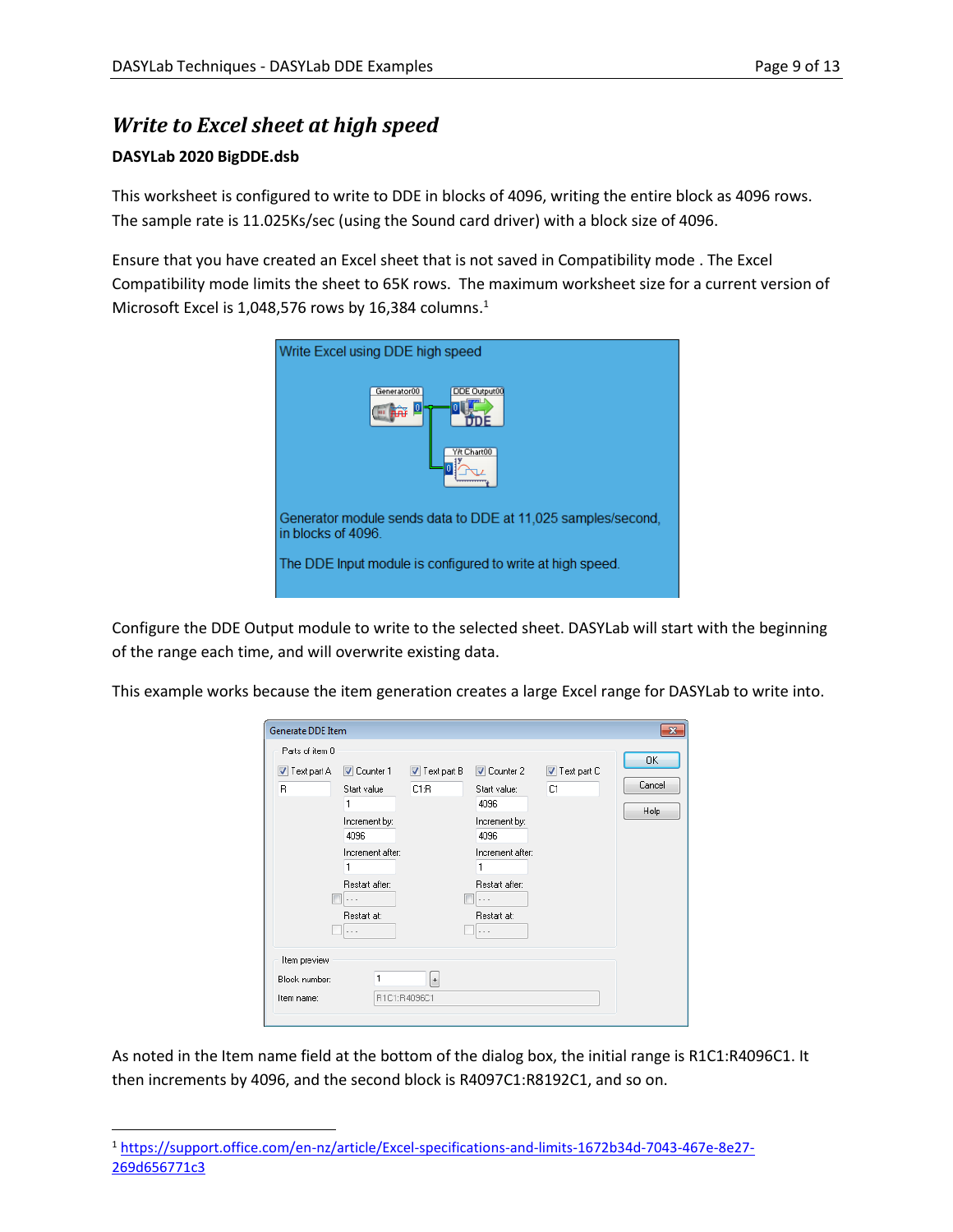### <span id="page-9-0"></span>*Send Commands to Excel*

#### **DASYLab 2020 DDE Messages.dsb**

This example uses the Action and Message modules from DASYLab Full and Pro.

Use DASYLab and the Message module to send commands to Excel using the DDE command interface. Shows Minimize Excel Window, Restore Excel Window, as well as Save and Save As to the specified filename.

In setting up this example, I found that the syntax of the Excel commands was a bit finicky, and I had trouble finding a good description of available Excel commands. These commands were determined to work by trial and error. Some commands are to Excel itself (minimize, restore) and some are to the open Excel sheet (Save and Save As).

<span id="page-9-1"></span>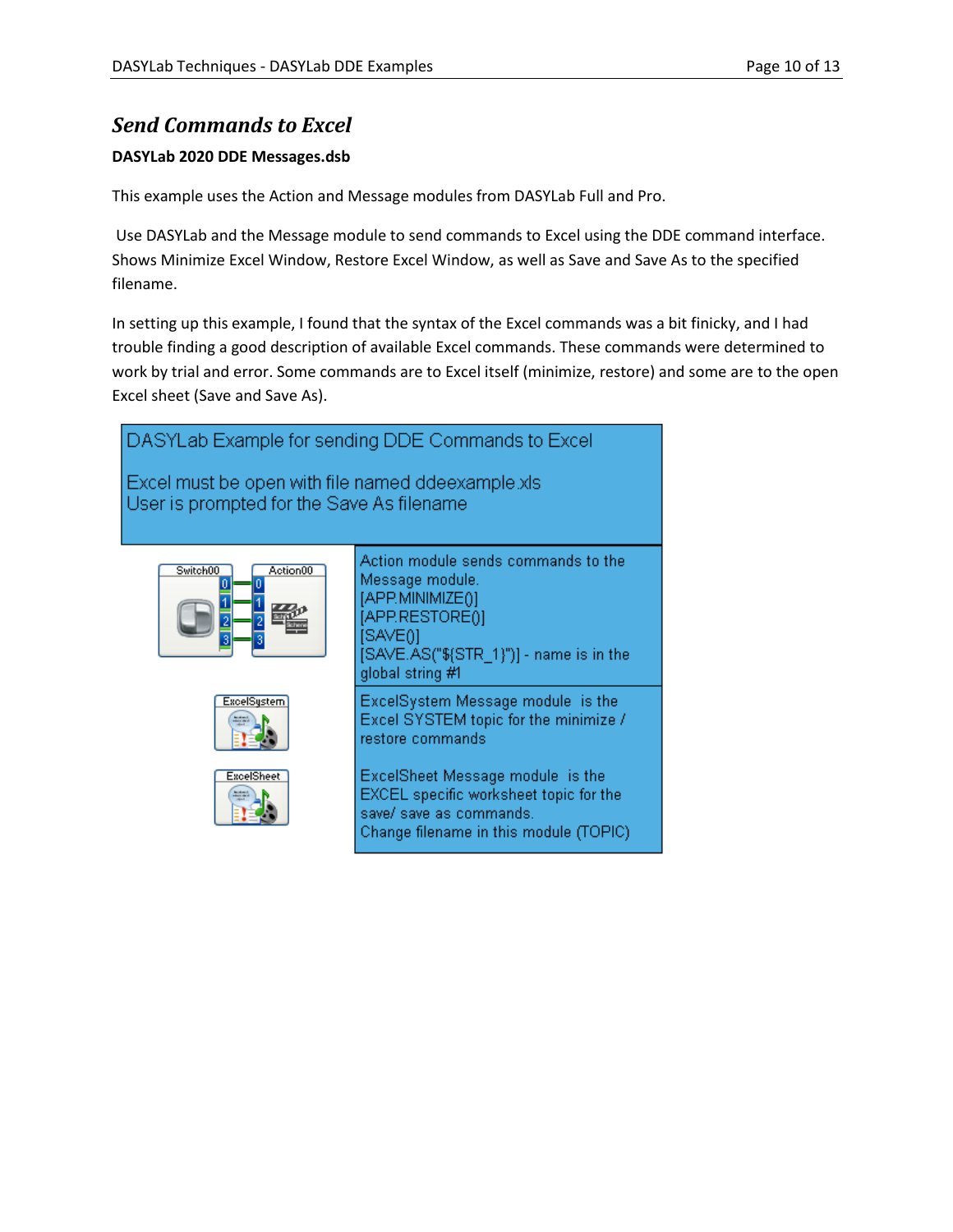#### *Global Strings and Variables to Excel*

#### **DASYLAB 2020 Message\_DDE\_String.dsb**

This example uses the Action and Message modules from DASYLab Full and Pro.

Use DASYLab and the Message module to send Global Strings and variables to a computed Excel cell range. This example concatenates variables and strings together and sends a single line with tab separated values.



The image below shows how the combined string was created in the Global String Advanced Definition.

<span id="page-10-0"></span>

|                       | <b>Define Global Strings</b>         |                                                             |                 | $\Sigma$     |
|-----------------------|--------------------------------------|-------------------------------------------------------------|-----------------|--------------|
|                       | List of defined strings              |                                                             |                 |              |
| No.                   | Name                                 | FromTo Hea-Win-Ma- Nec.File<br>INI INI der downual<br>Value |                 | 0K<br>Cancel |
| 1<br>2                | CJ STR<br><b>COMPUTED STRI</b>       | My Global String<br>x<br>01/08/2015                         | $\overline{11}$ |              |
| 4<br>5<br>6<br>7<br>8 |                                      |                                                             |                 | Help         |
| 9<br>10               | <b>Global 2 Expression</b>           |                                                             |                 | $-23$        |
| 11                    | Name                                 |                                                             | <b>OK</b>       |              |
| 12<br>13              | COMPUTED STRING                      |                                                             |                 |              |
| 14<br>15<br>16<br>17  | Expression                           |                                                             | Cancel          |              |
| 18                    | V Calculate expression automatically |                                                             | Help            |              |
| Str<br>Nurl<br>Vald   | \${VAR 1}, 5, 3}                     | $$(DATE) + "V" + $(TIME) + "V" + $(STR 1) + "V" + stfmt]$   | ×               |              |
|                       | Functions                            | Variables<br>Operators                                      |                 |              |
| Des                   | Trigonometry                         | Constants<br>String                                         |                 |              |
|                       | String Functions                     |                                                             |                 |              |
|                       |                                      |                                                             |                 | n.           |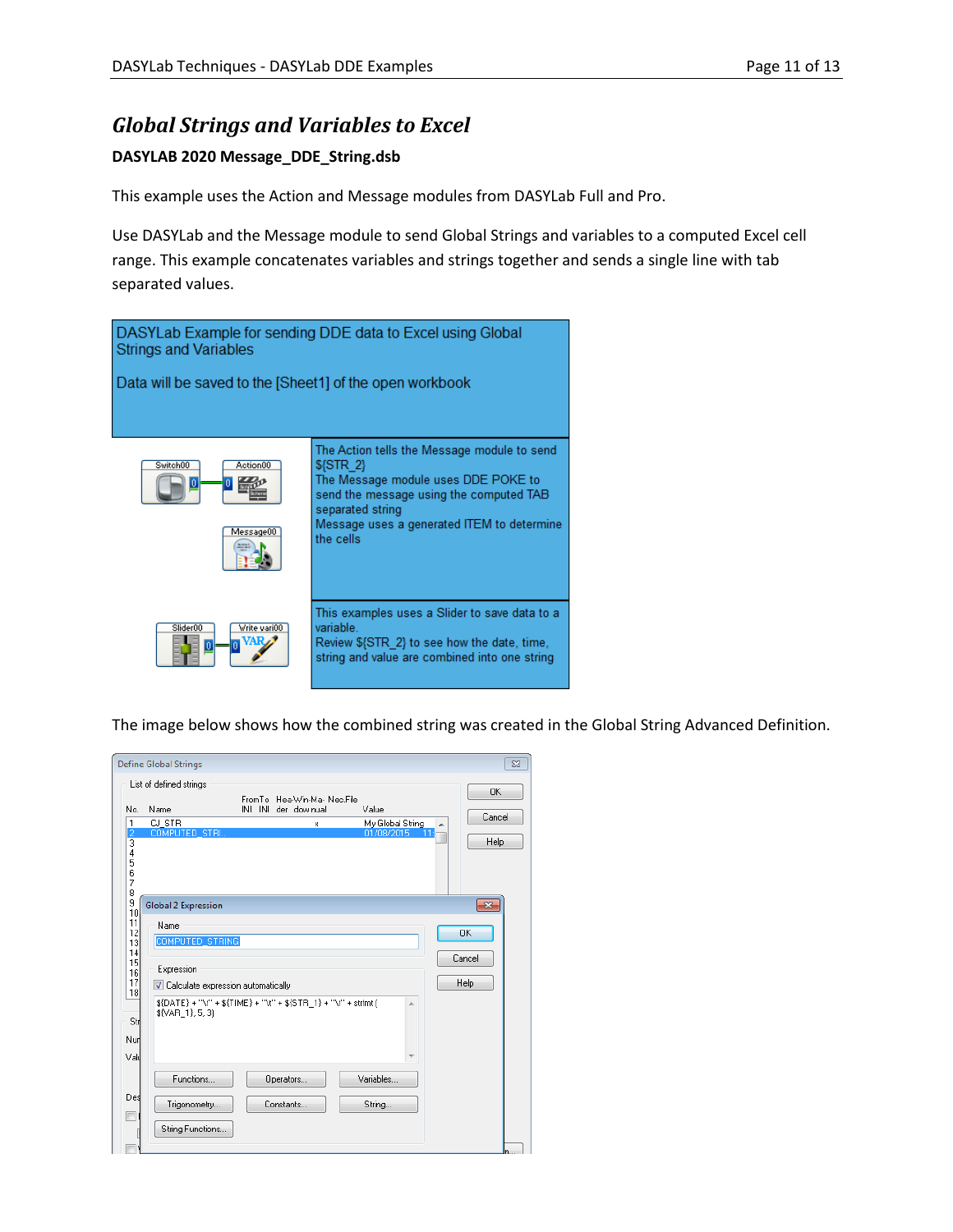### *Start Excel with a filename*

#### **DASYLab 2020 Startup for Win10-64.DSB**

This example uses the Action and Message modules from DASYLab Full and Pro.

The example was created with Excel 2020 32-bit on Windows 10 64-bit. The location for the Excel program file is in Global string #1, and is "

C:\Program Files (x86)\Microsoft Office\root\Office16\EXCEL.EXE"

in the worksheet. Change this string to reflect the correct program location on the computer.

The worksheet will start Excel with specific filename using the Action module, Start External Program. This must be run prior to starting a worksheet with DDE. It also has an Action to Quit Excel.

You cannot use this Action in a worksheet with the DDE module because the Action on Start Measurement will not start Excel quickly enough for the DDE modules.

This worksheet could be the first in a series of worksheets run by the Control Sequencer, where the this worksheet does the setup, starts up Excel, etc., and subsequent worksheets then use DDE to write to Excel.